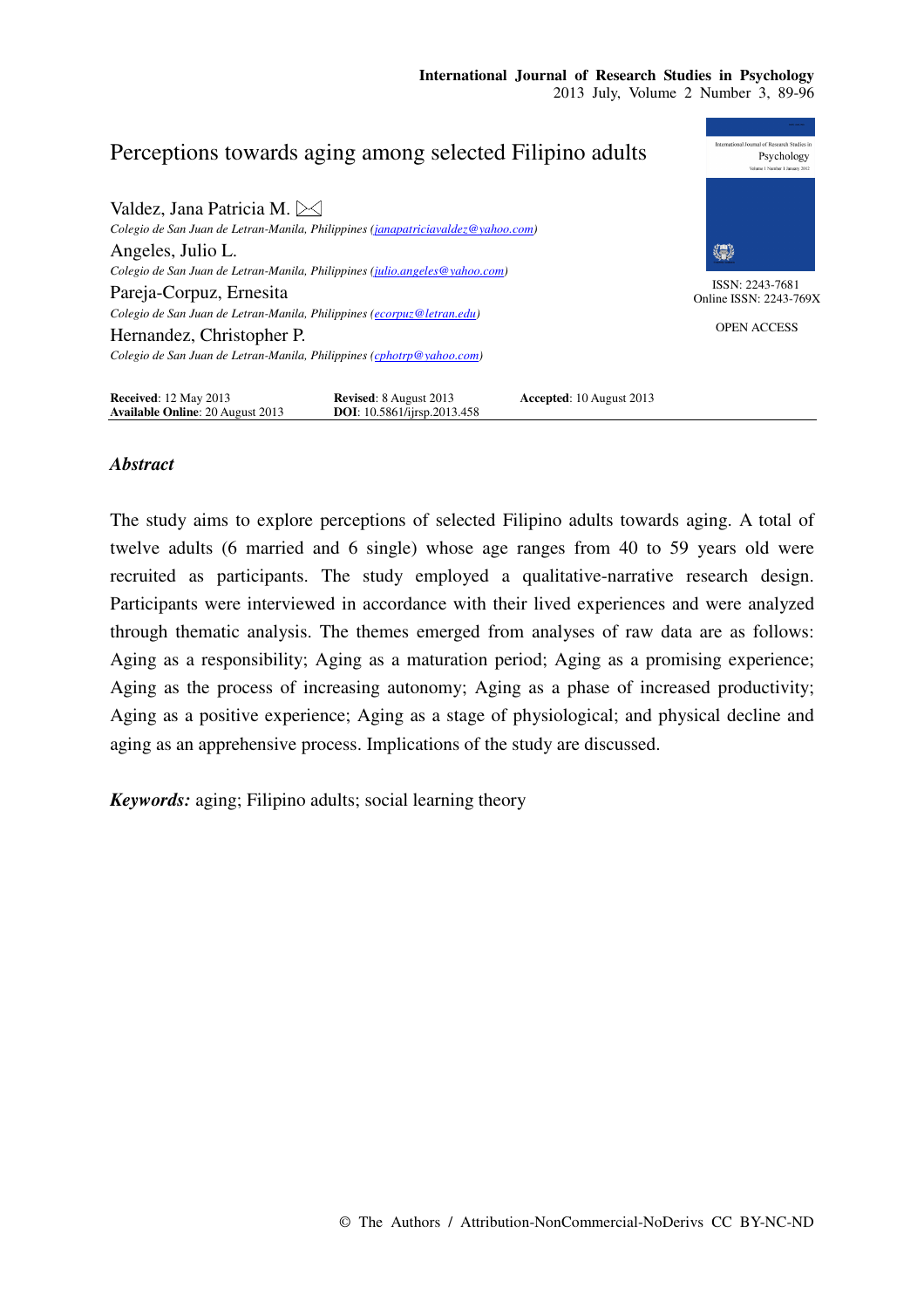## **Perceptions towards aging among selected Filipino adults**

## **1. Introduction**

As the society continues to evolve in a more differentiated place to live in, people undergo the same pace of changing as signs of physical and psychological growth which is known as the process of ageing. It was seen that last 2006, there are already 500 million of aged people and was projected that by 2030, children will be outnumbered by people aged 65 and above in an estimate of an additional of 1 billion globally having the proportion of 1 in every 8 dwellers in every places of the earth (Ladarola, Maisano, Li, & Li, 2007). Aging is a natural phenomenon that every individual has to face within the incessant years of their lives. However, it is somehow perceived by others as an anxiety provoking process because of their fear of experiencing developmental changes and utility of various anti-ageing supplements and processes (Hendricks, 2005).

Harman (2003) considered aging as a physiological process characterized by gathering harmful substances into the body that causes cells and tissues to die which can lead to the person's fragility in different illnesses. This biological change that occurs in every individual has always been an issue within the society (as cited in Lee, Lan, & Yen, 2011). It has been remained vague and uncertain for people on how to address negative views toward aging. Nevertheless, coping to the inevitable aftermaths of aging still depends on the individuals' social, emotional and cognitive resources as interact with environmental and contextual factors (Kotter-Gru¨hn, Kleinspehn-Ammerlahn, & Gerstorf, 2009). In the middle of 20th century, global trend made an increase in the number of people who put their awareness in the idea of the process of aging (Lee, Lan, & Yen, 2011).

In the Filipino culture, avoiding asking the age of a person, particularly when he or she is currently in the stage of adulthood, is a sign of respect. It is common as well for most adults to hide their ages or deny the fact that they are already aging. As cited in Kotter-Gru¨hn, Kleinspehn-Ammerlahn, and Gerstorf (2009), there are studies done in the Western culture that age denial is a negative response in looking at the process of aging (Bultena & Powers, 1978). However, other researchers have argued that actions of adults such as trying to look younger are manifestations of a healthy response to aging which can also be considered as a sign of their ability to adjust within their physical changes (Sneed & Whitbourne, 2005). There are negative labels as well that younger generations have associated to adults such as loss of memory or slips of their memory and use the term "senior moment" which gives more negativity for the older people (Bennet & Gaines, 2010).

Previous researches have also adressed negative stereotyping as one of the issues with regards to older people in the society which causes harmful effects to them (Levy & Langer, 1994 as cited in Horton, Baker, Pearce, & Deakin, 2010). There are several stages that an individual takes place in creating his or her perception about aging. The person imagines his or her self as an adult first as he generates his or her primary perception. Second is his or her perception when he or she is already part of the "old age" as whether by the identification of the society or by other people which can also be defined as self-stereotyping from age stereotyping. Lastly is on how they categorize other people as member of their group or not (Levy, 2003 as cited in Macia, Lahmam, Baali, Boëtsch, & Chapuis-Lucciani, 2009). Younger people tend to say positive words whenever they are asked to forsee their selves growing old possibly because of their thinking to have a desirable response (Remedios, Chasteen, & Packer, 2010) but actions can be hardly seen form them as they apply it to the current adults. It also reported that adults who negatively perceive aging are more prone to have illnesses and worse, die (Levy & Myers, 2005).

Based on such studies, aging appeared to be a matter that has gained the interest of some researchers who are coming from sociological and psychological paradigm. Majority of the researches have focused on describing how the society is making sense of the aging process and how it can allow individuals to acquire such understanding. However, there seemed to be lack of researches that emphasized how people are perceiving aging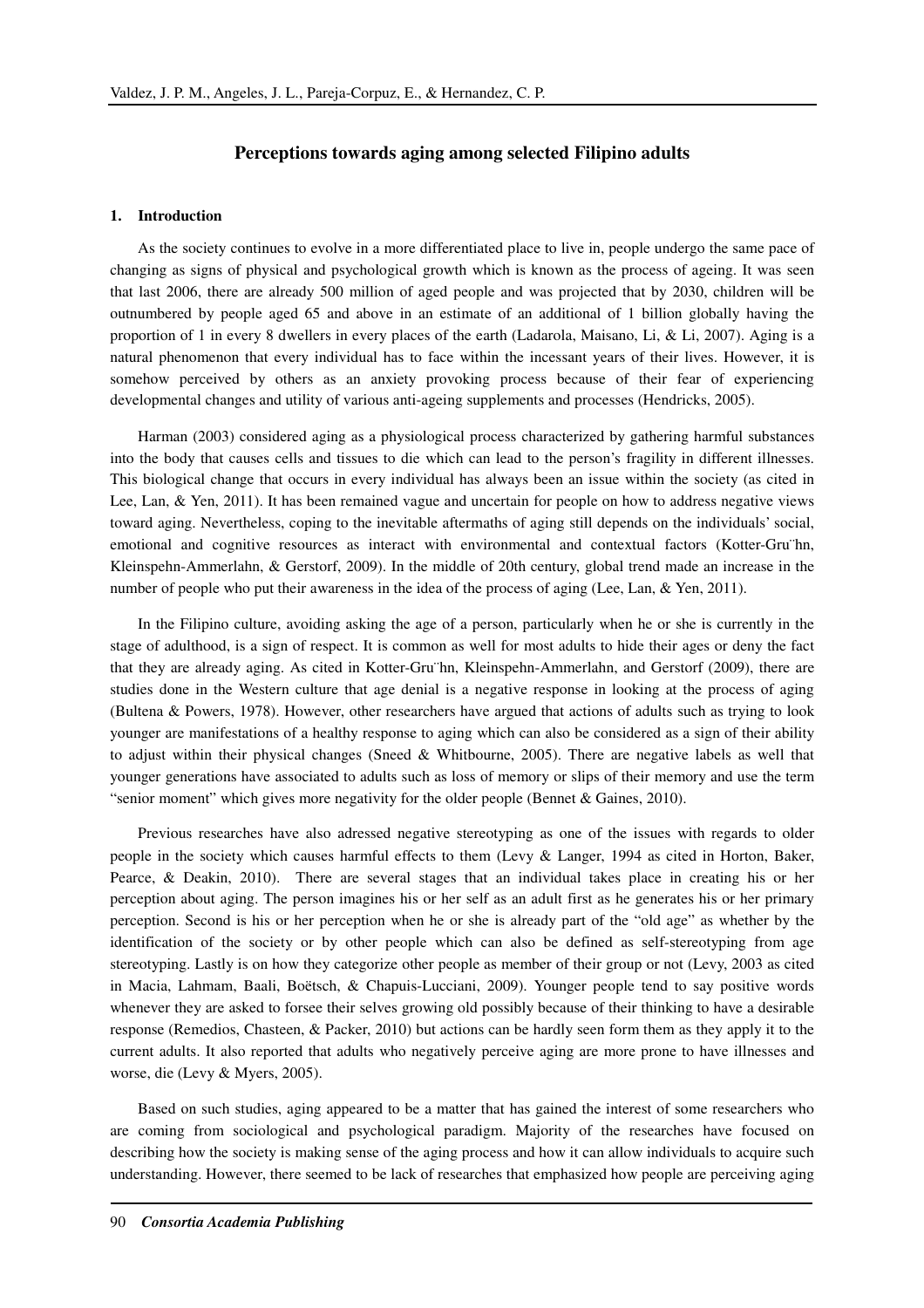as a physiological and psychological process. The researchers look on how the adults perceive aging when they were still a child and now that they are grown up. This is an important issue that deserved attention since awareness of the dynamics of aging process can lead psychologists towards formulating new and innovative ways on how to deal with problems of the general population about aging.

## **2. Adult's experiences in aging**

Numerous studies have categorized adult's perception in aging in two ways: Positive and negative (Macia, Lahmam, Baali, Boëtsch, & Chapuis-Lucciani, 2009; Branscombe & Schoemann, 2010; Kotter-Gru¨hn, Kleinspehn-Ammerlahn, Gerstorf, & Smith, 2009; Levy & Myers, 2005). Adults who consider themselves as experienced, wise and at the higher level of the society are the people who look at aging in a positive and healthy way (Macia, Lahmam, Baali, Boëtsch, & Chapuis-Lucciani, 2009). On the other hand, older people who see themselves as useless, weak, socially unaccepted and dying are the one who perceive aging negatively (Branscombe & Schoemann, 2010). These two subtypes were often associated by former researches to their health conditions. It revealed that those who perceived positively often live a healthy life while those who have negative perceptions frequently suffer from various ilnesses such as cardiovascular disease (Hendricks, 2005; Kotter-Gru¨hn, Kleinspehn-Ammerlahn, Gerstorf, & Smith, 2009; Levy & Myers, 2005).

In the Philippines, adults have found out to be most likely supported financially by their chidren and living with their families compare to Western countries who are commonly being left at carehomes (Glasser, 2004 as cited in Ogena, 2006). However, Ofstedal and her co-authors have argued that Filipino elders are both receiver and provider as they also give financial support on their children or grandchildren (Ogena, 2006). More so, Filipino values in the milieu of family ties is the frequent reason coming out from the studies about the issues of aging in Filipinos (Ogena, 2006; Concepcion, 2012).

## **3. Method**

#### *3.1 Research design*

The current study utilized qualitative research in answering the research questions. Specifically, narrative analysis was used to make sense of what have happened with the participants through extracting the deeper meaning of such personal accounts and integrating our own experiences in the course of data analysis (Bamberg, 2011).

## *3.2 Participants*

The researcher selected twelve adults who were categorized into two groups: six participants that are married (3 male and 3 female) and six that are single (3male and 3 female) and age ranges from 40-59 from different communities in Metro Manila. Purposive sampling technique was employed as a mode of selecting the participants. Criteria were set in selecting participants to ensure that those who were chosen represent the target population. This safeguards both internal and external validity (Tongco, 2007). Thus, criteria include the following: a.) midlevel socioeconomic status; b.) Filipino citizen; and c.) absence of prominent psychological disorder.

## *3.3 Data analysis*

To interpret the data collected, thematic analysis was used. Every after interview, its audio-recordings were transcribed. Coding was the first step that was performed. Line per line analysis was done in order to identify the possible meanings of what the participants have expressed. Those analyses were categorized in accordance with their similarities. Emergent themes or concepts from each transcript were identified and the insights gained every time the data are processed were noted as a way to reduce the biases in the course of analyzing the participants'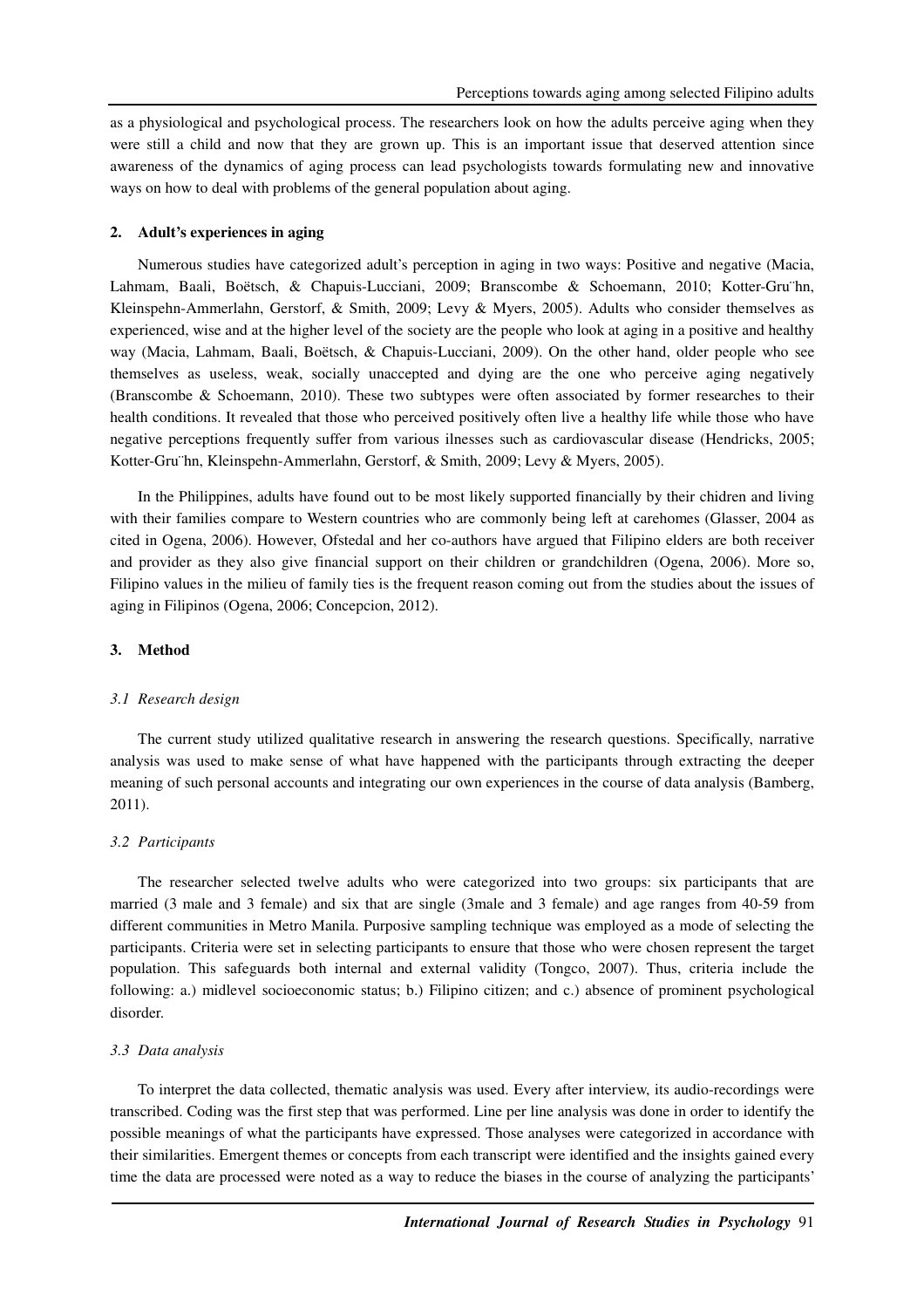responses. The same procedure was executed to all transcripts (Braun, & Clarke, 2006). The emergent themes from all transcripts were examined again against the raw data (transcripts) and insights of the researchers through memo notes.

## **4. Results**

This section presents the results taken after recording and transcribing the interview sessions conducted to twelve (12) adult respondents. Data strands that manifested similar meanings were clustered together to form the themes. Descriptions of themes were integrated in the elaboration of each theme.

#### *4.1 Aging as a responsibility*

Most of the participants viewed aging to be full of responsibilities. This idea was created through their experiences with their parents as they see them on how they handle their family. It is the idea of being a role model, having a stable job and managing one's family. One of the participants said: "*when i was still a child my view in aging is more responsibilities or duty*" and as we talk about his current feelings through his experiences towards it he also expounded: "*well right now, there are really responsibilities attached to aging like being mature enough to handle complicated situations and maintaining stable career and life situation… like that…*" Another participant shared: "*ayun iniisip mo lang psychologically hindi ka pwedeng nagiisip ka lang sa sarili mo, kasi may pamilya kang binubuhay dapat mas maging responsible ka di gaya ng mga nakagawian mo nung kabataan mo.*" These conceptions further assert that aging is a process linked to various life tasks that are expected by significant others and the society.

#### *4.2 Aging as a maturation period*

This theme means that when they were still a child, they also view aging as the stage of being mature or capable of handling various situations in a better and stronger manner than before. It is also a period when decision-making capabilities and problem-solving strategies independently develop. For an instance, one participant shared: "*with my status right now, l can see thru aging l got more matured in my decision making*". More so, one of them stated: "*because we only realized that we are maturing as we get along with those experiences, instances that we've been through*".

## *4.3 Aging as a promising experience*

Almost all the participants revealed that they were excited or eager to be an adult when they were still a child because of various reasons such as being allowed to wear adults' clothes or have a developed body. They have associated aging with glamour and style. This theme represents their intense likeliness towards aging to achieve immediate satisfaction. As one respondent said: *"nung bata ako sa mga damit, yung pag nakakakita ako ng adult na naka get-up na, naka heels na, gusto ko ganun".* And she also added:*" kaya ako, jusko sabi ko, ba't antagal, parang looking forward ako dun, nung ganung age ako, sabi ko parang gusto ko na maging dalaga, gusto ko na lahat, ayoko na maging bata".* Another participant shared: *"I already tried putting high heels, make-up, teasing my hair… yan kasi ang mga nakikita ko rin sa lola ko nun eh. Tuwang-tuwa naman yung lola ko na bihisan ako. Kaya ayun, nag-enjoy na din ako at naging excited (laughing)".* 

#### *4.4 Aging as a phase of increased productivity*

 Majority of the married participants surprisingly perceived aging in a positive way by seeing it as the stage of being equipped with all the personal achievements and family the person have gathered throughout his/her life. It is the stage where one has the credibility to share his/her personal experiences, learning and ideas in life. As one of them said: *"The reason why we are doing the present activity, yun nga yung pagtitinda dito, is that I wanted to continue touching people's lives hindi ba? Mentoring…coaching young people, kasi ako sa academe talaga ako eh… that they might attain excellence in different endeavours they wish to do… Kami, dito… marami*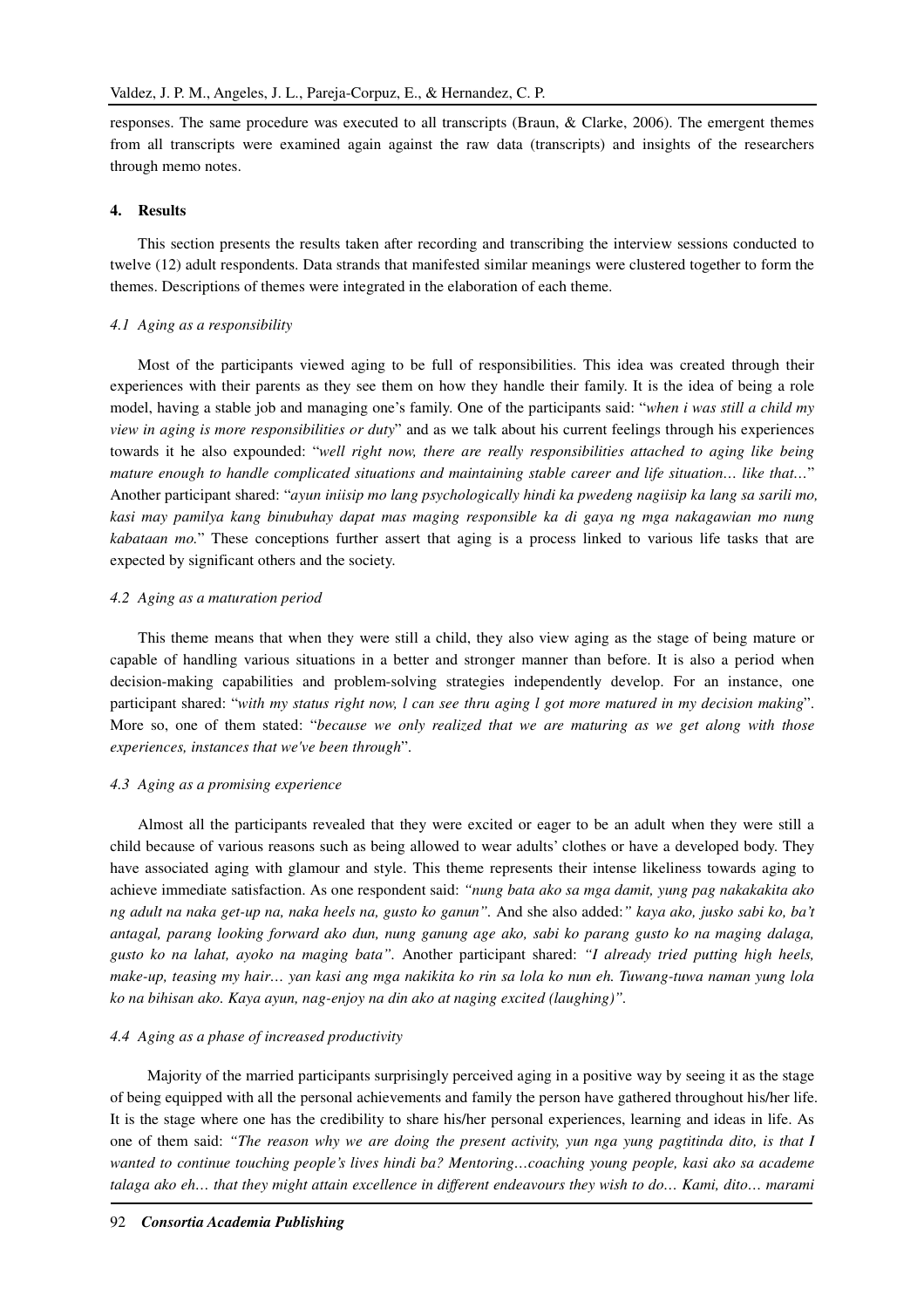*na kaming napasaya dito, kami na rin kasi ang pinaka matanda dito eh (laughing)".* The common to these participants is their perception of how beautiful aging is because of being surrounded with all the significant people in your life especially your family.

## *4.5 Aging as a positive experience*

Despite the negative factors linked to aging, it was an ecstatic feeling to see that all of the married participants agreed that aging is still a positive experience as it serves as the phase of having second chances with all the mistakes they have done during their childhood years through the help of their family and the stage where they experience being respected, privileged and regarded as developed individual. As one participant shared: "*And also having near excellent upbringing, I consider myself more blessed, more successful, well-respected and contented of what I have attained so far. Surrounded with loving family, grandchildren and friends, I couldn't ask for more*". In addition, another participant stated: "*Experience wise, aging does nothing but give you a big favor. It helps you learn from every right and every mistake*. These signify that aging entails greater opportunities to become happier and more satisfied with their lives. Among the factors that contribute to their perception of aging as a positive experience include family, friends, career and professional advancement.

## *4.6 Aging as a stage of physiological and physical decline*

All of the participants perceived aging in a manner that it gives both physical and physiological decline such as having different illnesses, weakening of cognitive functions and loss of attractiveness. As one participant stated: "*Well, of course, ayan na yung nagkakasakit ko na.. or you are already vulnerable with sicknesses kaya you should already be careful with your choice of food and also your health*". Another participant shared: "*And ofcourse, ayan na noh, there is a sign of reduced beauty and mental alertness, naku, diba ayan talaga…*" Others have highlighted the idea of having common physical pains such as arthritis, mental deterioration like memory gap and physical changes such as having wrinkles and skin discoloration. In other words, there is a consistency on the notion that aging is a developmental period of physical changes and maturation.

## *4.7 Aging as an apprehensive process*

This theme shows that aging is also perceived to be an anxiety-provoking developmental which can be connected to the first theme that aging is the time when one's body decline and the person is getting to be dysfunctional. It exemplifies all the negative thoughts towards aging which makes the person anxious or hesitant in this developmental process. As one of the participants shared: "*Because honestly, aging scares me*" Also, one of them reiterated that: "*ay! Hindi ako maglu-look forward sa aging (laughing) kung pwede ko lang irewind, pwede baby ulit? Yung ganun…*" Most of them wished to go back to their childhood life or perceives aging as something that should be disliked or feared because of negative changes it might bring or the feeling of being near to death. As one participant expressed: "*view pero yeah that's what I think about aging on a realistic note it's a day closer to your death*". The combination of biological, psychological, social, and cultural stressors associated with this phase makes adults susceptible to negative emotional states (i.e. anxiety and depression).

### **5. Discussion**

The study aims to explore how Filipino adults perceive aging. Themes that emerged from analyzing the data strands include: Aging as a responsibility and Aging as a maturation period. Majority of the participants based their views of aging through their direct interactions with their parents and family. As they age, they experience and proved to themselves that aging was a responsibility because they had their own families to think or to maintain their lives such as having stable career.

The most common among them is their perspective that aging is the period for maturation. They perceived that older people around them face different nature of problems. Since they are accountable in providing the needs of their families, they recognize the essence of maturity in the aging process. As an adult, they expressed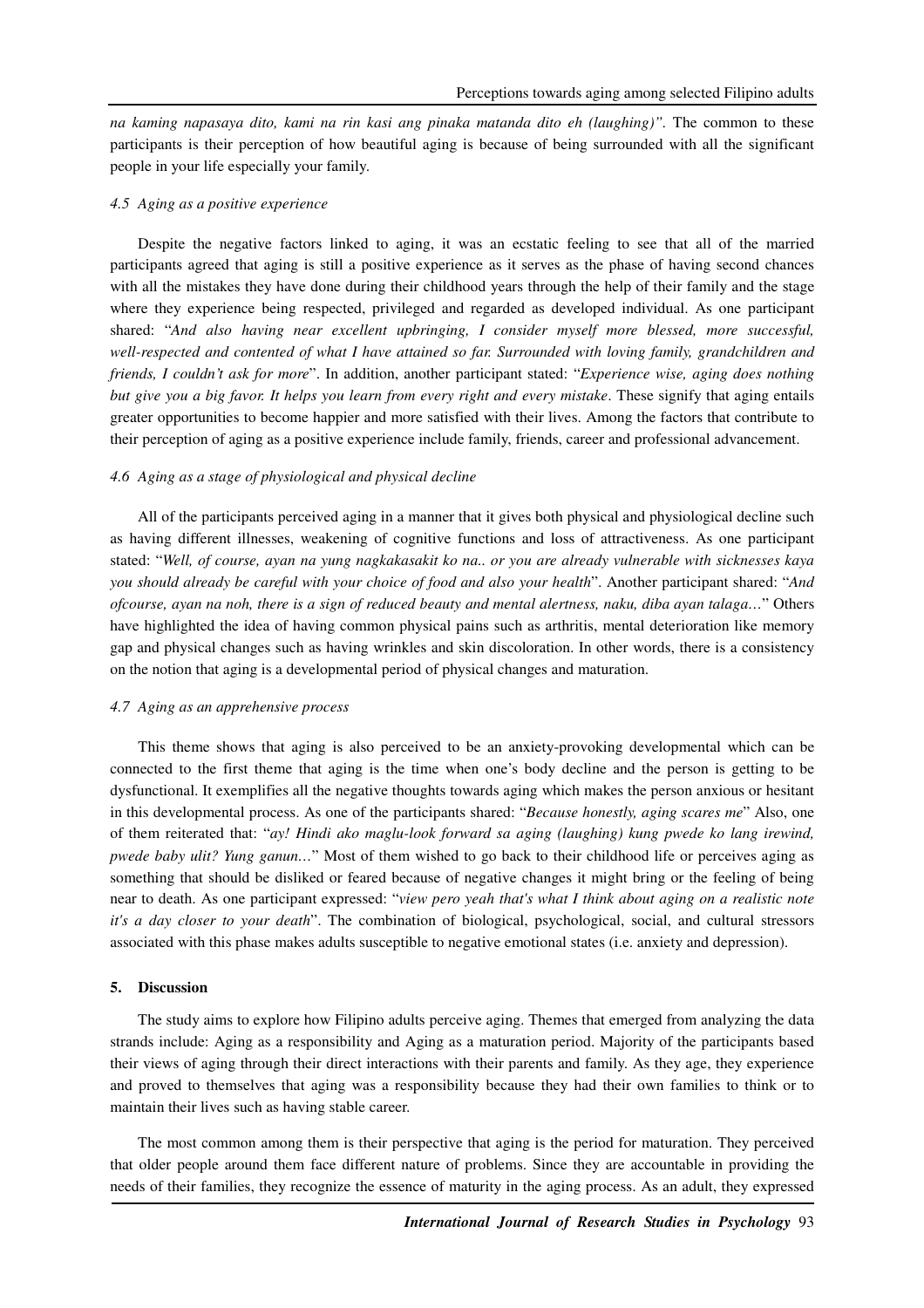the need to enhance their decision-making skills independently and handle situations in a better manner. This can be explained through social cognitive learning theory of Albert Bandura wherein the participants made their parents as their model in order to create their own cognition about aging (Hergenhahn & Olson, 2005) and as they personally experienced it, they were able to come-up with their own perception of aging shaped by past experiences.

Despite the beauty married participants see in aging, they could still never deny same with the single participants that aging means physiological and physical decline. Due to biological reasons, this natural process makes our body and mind weaker (Harman, 2003) which results to different illnesses like arthritis, Alzheimer disease and osteoporosis. It can also be explained that with all of the factors that may be related to aging, physical and physiological are the primary observed changes. Due to its negative effects, it is not surprising that it is also common to participants to perceive it as apprehensive.

Aging in late adulthood profoundly affects appearance, sensation, and motor abilities. An older adult's appearance changes as wrinkles appear and the skin becomes less elastic and thin. Hair thins and turns gray as melanin decreases, and height lessens perhaps by an inch or two as bone density decreases (Sneed & Whitbourne, 2005). The double standard of aging applies to men and women in older adulthood just as it did in middle adulthood. Older men may still be seen as distinguished, while older women are labeled as grandmotherly, over the hill, and past the prime of life.

Also, it was social support resources of friends, family, and community that were most likely to predict older adults' positive perceptions. While the data do not enable us to explain the specific mechanisms that friends, families, and communities employ to create this significance, this is a critical part of understanding the process of family in aging. And while mechanisms likely vary by individual, family, and/or community, the importance of support in relation to elders' positive perceptions are clear.

When adults realize that they have adequate psychosocial support from their family, friends, and colleagues, they become grateful of their lives which may lead not only to positive perceptions but also happiness. In fact, gratitude was found to relate well with happiness as it facilitates realization of life's purpose and significance (Datu & Mateo, 2013).

Consequently, the chance of moving towards the mastery of their respective developmental tasks may increase. Most of them develop wisdom, feel successsful with their lives and does not regret anything behind. In other words, they get to engage themselves in endeavors that would reflect their productivity not only in terms of their career but also on other spheres of their lives (i.e. personal and familial).

Previous studies (Macia, Lahmam, Baali, Boëtsch, & Chapuis-Lucciani, 2009; Branscombe & Schoemann, 2010; Kotter-Gru¨hn, Kleinspehn-Ammerlahn, Gerstorf, & Smith, 2009; Levy & Myers, 2005) supported the existence of two aging perceptions' categories (i.e. positive and negative). Findings of the present study which validated these categories of aging perceptions would have a conceptual and practical significance in studying individuals under this developmental phase. Awareness of the positive perceptions towards aging can lead to the development of interventions that aim at enhancing positive thoughts of at-risk individuals towards aging.

From the results, it can be concluded that adults perceive aging according to their distinct lived experiences. In particular, important social units play vital roles in the way they made sense of the aging process. In effect, perception of aging is socially-construed. This implies that creating perception towards aging is dependent on our personal and social experiences. As such, promotion of happiness and well-being among adults should involve allowing these individuals to realize the presence of positive psychological resources predictive of positive and optimistic perceptions towards aging.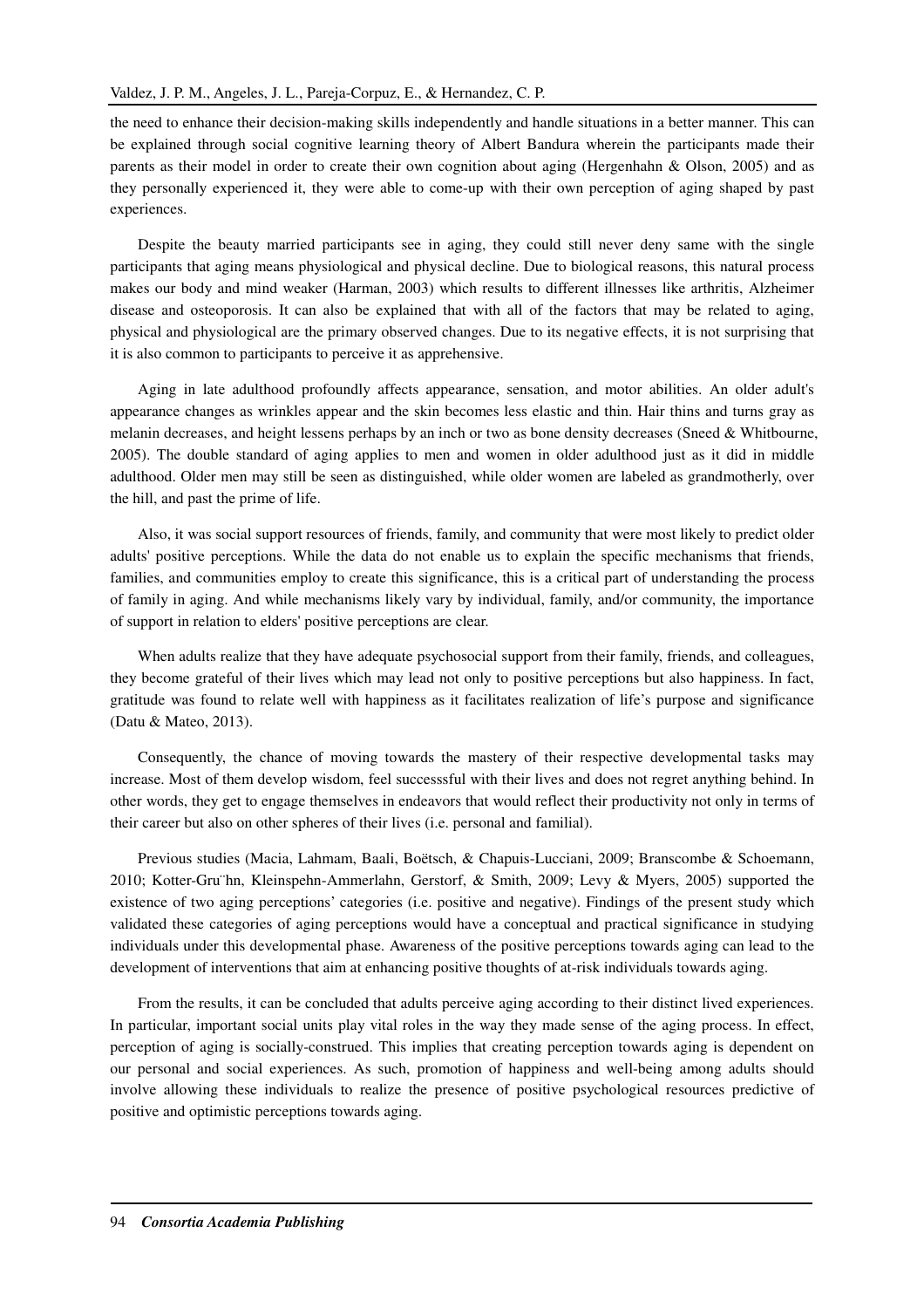## **6. References:**

- Bamberg, M. (2011). *Narrative Analysis*. In H. Cooper (Ed.), *APA handbook of research methods in psychology (Vol. 2): Quantitative, qualitative, neuropsychological, and biological* (pp. 77-94). Washington, DC: APA Press.
- Bennett, T., & Gaines, J. (2010). Believing what you hear: The impact of aging stereotypes upon the old. *Educational Gerontology*, *36*(5), 435-445. http://dx.doi.org/10.1080/03601270903212336
- Concepcion, B. (2012). *Close-knit families: Filipino culture. Embracing aging: families facing change*. Retrieved August 12, 2013, from http://www.embracingaging.com/?Page=3430%7CClose-knit+families%3A+Filipino+culture
- Datu, J. A. D., & Mateo, N.J. (2013).The mediating impact of meaning in life on the link between gratitude and subjective well-being. *Manuscript submitted for publication.*
- Edillo, M. T., Turiano, M. K., Reyes, J. A., & Villanueva, C. L. (2012). The mediating role of social comparison in the relationship between choice-making orientation and subjective well-being. *Philippine Journal of Counseling Psychology, 14*(1), 13-28.
- Guion, L. A., McDonald, D. C., & Debra, D. (2002). *Triangulation: Establishing the validity of qualitative studies*. Florida, United States of America.
- Hendricks, J. (2005). Aegism: Looking across the margin in the new millennium. *Generations, 29*(3), 5-7.
- Hergenhahn, B., & Olson, M. (2005). *An introduction to theories of learning .* Virginia: Pearson, Prentice Hall.
- Horton, S., Baker J., Pearce, W., & Deakin, J. M. (2010). Immunity to popular stereotypes of aging? Seniors and stereotype threat. *Educational Gerontology, 36*, 353-371. http://dx.doi.org/10.1080/03601270903323976
- Kotter-Gruhn, D., Kleinspehn-Ammerlahn, A., Gerstorf, D., & Smith, J. (2009). Self-perceptions of aging predict mortality and change with approaching death: 16-year longitudinal results from the Berlin Aging Study. *American Psychological Assoc*iation, *24*(3), 654-667.
- Ladarola, A., Maisano, C., Li, R. M., & Li, R. (2007). *Why population aging matters: A global perspective*. United States Department of Health.
- Lee, P-L., Lan, W., & Yen, T. W. (2011). Aging successfully: A four factor model. *Educational Gerontology*, *37*(3), 210-227. http://dx.doi.org/10.1080/03601277.2010.487759
- Levy, B., & Myers, L. (2005). Relationship between respiratory mortality and self-perceptions of aging. *Psychology and Health*, *20*(5), 553-564. http://dx.doi.org/10.1080/14768320500066381
- Lovett, S., & Pillow, B. (2010). Age-related changes in children's and adult's explanations of interpersonal reactions. *Journal of Genetic Psychology*, *171*(2), 139-167. http://dx.doi.org/10.1080/00221320903548100
- Macia, E., Lahmam, A., Baali, A., Boëtsch, G., & Chapuis-Lucciani, N. (2009). Perception of age stereotypes and self-perception of aging: A comparison of French and Moroccan populations. *Journal of Cross-Cultural Gerontology*, *24*, 391-410. http://dx.doi.org/10.1007/s10823-009-9103-0
- Ogena, N. (2006). The low and slow ageing in the Philippines: Auspicious or challenging? Retrieved August 12, 2013, from http://www.univie.ac.at/impactofageing/pdf/ogena.pdf
- Ouano, J., & Pinugu, J. (2012). Social goals of Filipino adolescents: Do they contribute to student life satisfaction? *International Journal of Research Studies in Psychology*, *1*(3), 43-51. http://dx.doi.org/10.5861/ijrsp.2012.296
- Parslow, R., Lewis, V., & Nay, R. (2011). Successful aging: Development and testing of a multidimensional model using data from a large sample of older Australians. *The American Geriatrics Society*, *59*(11), 2077-2083. http://dx.doi.org/10.1111/j.1532-5415.2011.03665.x
- Pilcher, J. (2010). What not to wear? Girls, clothing and "showing" the body. *Children & Society*, *24*(6), 461-470. http://dx.doi.org/10.1111/j.1099-0860.2009.00239.x
- Remedios, J., Chasteen, A., & Packer, D. (2010). Sunny side up: The reliance on positive age stereotypes in descriptions of future older selves. *Self and Identity*, *9*(3), 257-275. http://dx.doi.org/10.1080/15298860903054175